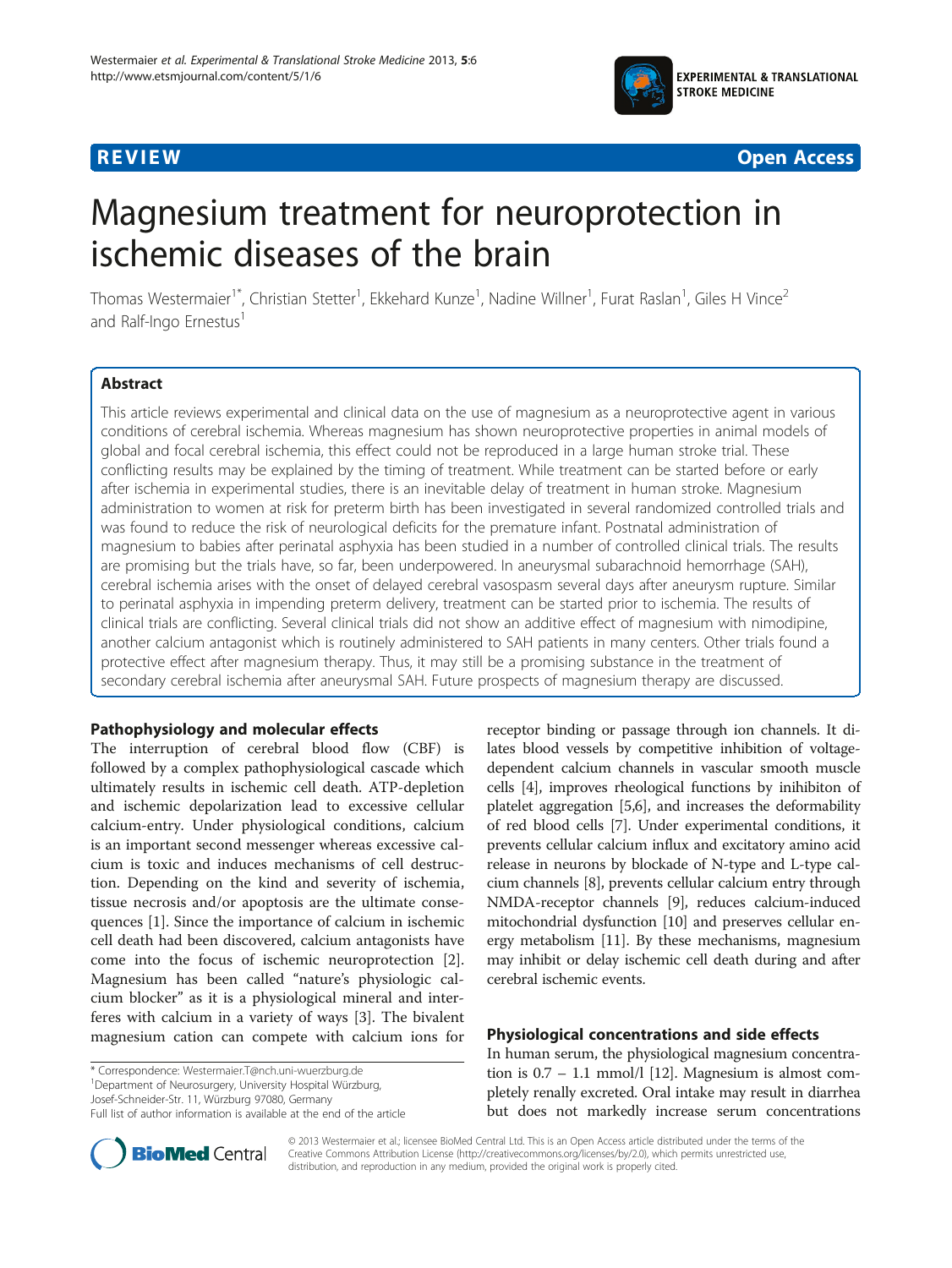<span id="page-1-0"></span>unless patients suffer from renal insufficiency. Intravenous magnesium has been used for a long time in obstetrics for the treatment of eclampsia and in cardiology for the treatment of supraventricular tachycardia. Therefore, side effects are well-defined. During magnesium treatment, hypocalcemia develops (Figure 1). With increasing serum concentrations, hypotension and bradycardia occur and tendon reflexes disappear. Serum concentrations over 6 mmol/l can result in coma, respiratory insufficiency and cardiac arrest. In patients with renal failure, magnesium may quickly accumulate and result in hazardous side effects.

Low blood pressure is a risk factor for aggravation of ischemic damage in states of cerebral ischemia reducing collateral flow in the ischemic penumbra. Therefore, magnesium doses must be kept low enough to ensure stable blood pressure if it is administered for the purpose of neuroprotection. In an experimental study of temporary middle cerebral artery occlusion (MCAO) in rats, serum concentrations of 2.0 – 2.5 mmol/l showed the highest neuroprotective effect [\[13](#page-7-0)]. In higher doses, the cardiodepressive effect seemed to limit the extent of neuroprotection. In the clinical use in stroke and SAH, reports about side effects are diverse. Most authors did not find significant side effects apart from hypocalcemia, occasional flushing or a slight tendency to bradycardia [[14-](#page-7-0)[20](#page-8-0)], others reported significant hypotension and cardiorespiratory depression in spite of close surveillance of serum levels [[21](#page-8-0)]. Co-treatment with other pharmaceutics with a antihypertensive potential may be a possible factor. The doses that are required to maintain certain target levels vary widely and depend on renal excretion [[19\]](#page-7-0). Serum electrolyte concentrations are to be followed frequently with consequent adaptation of infusion rates. With a mean of 1.27 ± 0.15 mmol/l, physiological

cerebrospinal fluid (CSF) concentrations are higher than serum concentrations suggesting an active transport through the blood–brain-barrier and blood-CSF-barrier. However, CSF concentrations increase only moderately even after several days of high-dose administration (1.50 ± 0.16 mmol/l at serum levels of  $2.14 \pm 0.21$ ) indicating a saturation of transport capacity [\[19\]](#page-7-0) (Figure 2).

### Experimental data

The use of magnesium as a neuroprotective agent has been examined in various experimental models of cerebral ischemia with rather conflicting results. This may be explained by the variety of experimental models, the wide range of target parameters, and the different dosages, timing and routes of administration. Experimental data was collected by a Medline search for "magnesium", "experimental" and "cerebral ischemia" or "cerebral hypoxia".

#### Global ischemia

Blair et al. did not find a reduction of hippocampal damage by a 5 mmol/kg intravenous bolus of magnesium chloride  $(MgCl<sub>2</sub>)$  immediately before 10 minutes of bilateral carotid occlusion in rats. Regarding the well-known concentration-related spectrum of side effects, it is remarkable that the authors did not observe any major side effects – especially regarding cardiovascular parameters although the single intravenous bolus injection led to a tenfold elevation of plasma levels 10-fold [[12](#page-7-0),[22](#page-8-0)]. The animals' heart-rate, the most sensitive parameter during magnesium treatment, however, was not measured so that a cardiodepressive effect cannot be finally excluded [[19\]](#page-7-0).

Studies with slower resorption of magnesium, in contrast, showed neuroprotective effects in global ischemia. The subcutaneous administration of the same amount





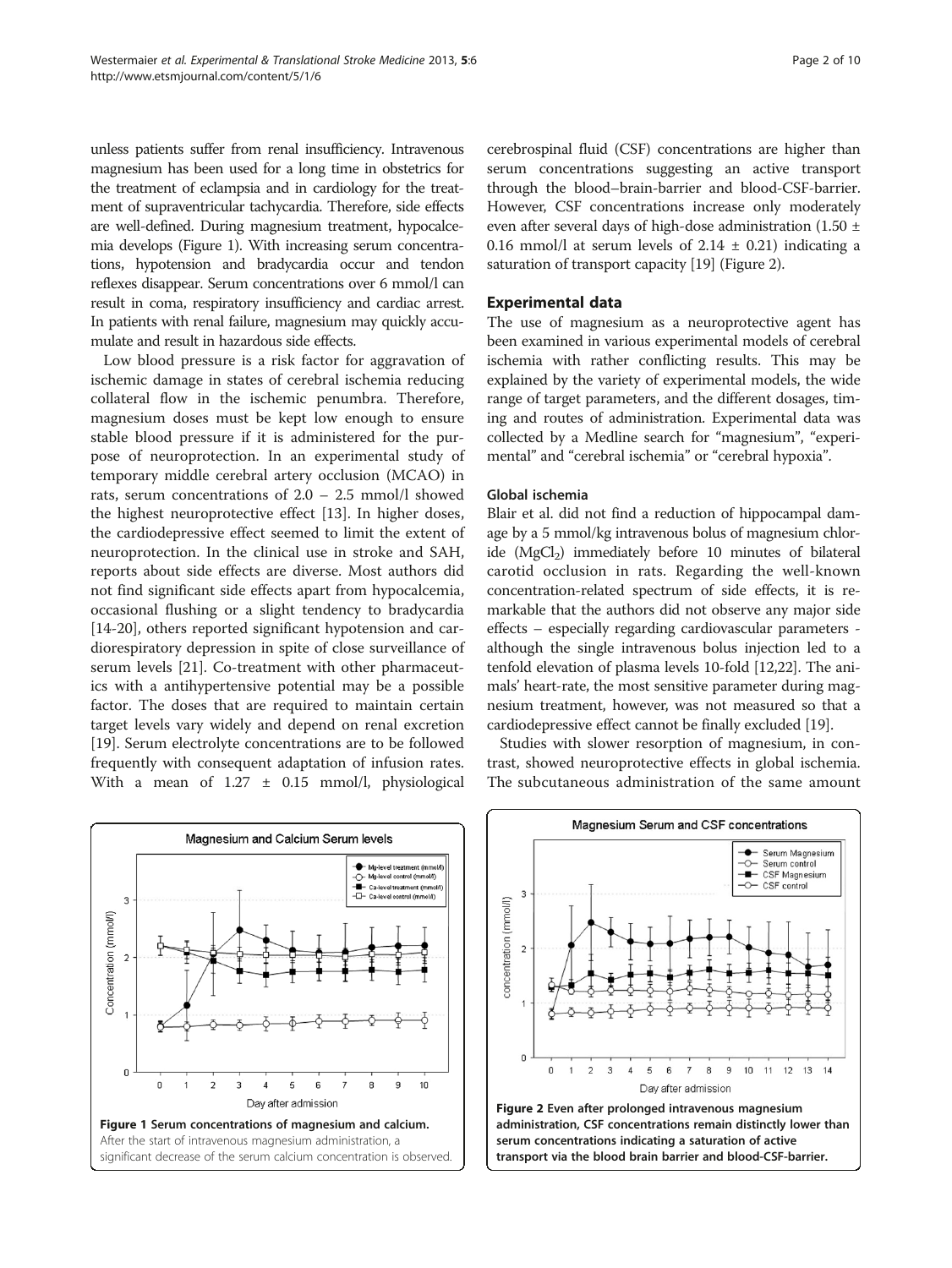(5 mmol/kg) of magnesium sulfate ( $MgSO<sub>4</sub>$ ) 48 hours before a 15-minute period of forebrain ischemia in rats resulted in a 24% and 39% reduction of cell damage in the hippocampal CA1- and CA3-area, respectively [[23](#page-8-0)]. Zhou et al. found a 50% reduction of hippocampal damage by an intraperitoneal administration of 16 mmol/kg  $MgSO<sub>4</sub>$  30 minutes prior to 10 minutes of bilateral carotid artery occlusion [[24](#page-8-0)]. However, neither body nor brain temperature were measured and regulated in these studies. In a series of studies using 8 minutes of bilateral carotid occlusion in rats, Zhu and coworkers found that a postischemic temperature drop could be the decisive factor for the neuroprotective effect of magnesium. When animals were kept strictly normothermic, magnesium did not reduce hippocampal damage. If body temperature was mildly reduced, hippocampal damage was significantly reduced after magnesium treatment compared to hypothermic controls [\[25,26\]](#page-8-0).

#### Permanent focal ischemia

Several groups investigated the protective efficacy in studies of permanent focal ischemia [\[27-30\]](#page-8-0). Apart from Roffe et al. [\[30](#page-8-0)], all authors reported reduced infarct volumes. In all of these studies, magnesium was administered either before or shortly after the onset of permanent middle cerebral artery occlusion (MCAO). Yang et al. evaluated the effect of magnesium administered 2, 6 or 8 hours after permanent MCAO. While the survival rate improved only in the 2-hour group, infarct volume decreased in the 2 and 6 hour groups and neurological outcome improved in all treatment groups [\[31\]](#page-8-0). This finding gave rise to the expectation that even delayed magnesium treatment might be effective in stroke patients.

#### Temporary focal ischemia

In a rat model of 90 minutes of MCAO, Marinov et al. found a nearly 60% reduction of infarct volume after 24 hours by a preischemic intraarterial bolus of 90 mg/kg MgSO4. The authors concluded that this superior protective effect was due to the intraarterial route of administration [[32](#page-8-0)]. However, this overwhelming neuroprotective effect could not be reproduced in a direct comparison of intraarterial and intravenous administration of the same dose in the same model [\[33\]](#page-8-0). The infarct volume – assessed after 7 days - was reduced by 25% compared to saline treated animals in both the intraarteial and the intravenous groups. The difference between assessment of infarct volume after 1 day and after 7 days rather suggests that the neuroprotective effect of magnesium may, in part, be temporary [\[33](#page-8-0)]. The results of the latter study were rather consistent with previous results of the same group [[34\]](#page-8-0).

In most studies, the neuroprotective effect of magnesium in transient focal ischemia was moderate but reproducible. Magnesium has shown synergistic effects with other substances like radical scavengers and immunosuppressants, which makes it an interesting substance for the development of combination therapies [[27,34](#page-8-0)]. An experimental dose-finding study in transient MCAO in rats showed the highest neuroprotective effect in animals treated by a continuous elevation of serum levels to 2.0 – 2.5 mmol/l. Higher levels led to a cardiodepressive effect, probably limiting the neuroprotective efficacy [[13\]](#page-7-0).

# Hypoxia/Ischemia

Several authors have studied the neuroprotective potential of magnesium in perinatal asphyxia in animal models. In an study of hypoxia/ischemia, Spandou and coworkers subjected newborn rats to permanent unilateral carotid occlusion and 1 or 2 hours of hypoxia by reduction of the inspired oxygen fraction to 8%. Treatment with 4 doses of 500 mg/kg  $MgSO<sub>4</sub>$  resulted in a delay of energy depletion and a reduction of hippocampal damage compared to saline treated control animals [[35](#page-8-0)]. Using the same species and experimental model, Thordstein et al. reported a neuroprotective effect of  $MgSO<sub>4</sub>$  in combination with the oxygen scavengers L-Methionine and Mannitol determined as a less pronounced reduction of hemispheric weight than in placebo treated control anaimals [\[36\]](#page-8-0).

In contrast, magnesium treatment did not show a neuroprotective effect in a model of hypoxia/ischemia in piglets [\[37,38](#page-8-0)], where the animals were subjected to temporary bilateral carotid occlusion and a reduction of the inspiratory oxygen fraction to 0.12 until the ratio of phosphocratinine and inorganic phosphate, determined by magnetic resonance spectroscopy, had fallen to zero. The authors neither found a delay of energy depletion after MgSO4 treatment (400 mg/kg after 1 hour of resuscitation and 200 mg/kg after 24 and 48 hours) [\[38\]](#page-8-0) nor a reduction of brain tissue damage [\[37\]](#page-8-0). In a model of 60 minutes of hypoxia without carotid ligation (inspiratory oxygen fraction  $5 - 7\%)$ , in contrast, treatment with a bolus of 600 mg/kg  $MgSO<sub>4</sub>$  followed by an infusion of 300 mg/kg through 1 hour of hypoxia did preserve cerebral energy stores in newborn piglets [[39](#page-8-0)].

Experimental models of permanent and transient focal cerebral ischemia find their clinical counterparts in embolic stroke, events of temporary ischemia during neurosurgical operations or delayed vasospasm after subarachnoid hemorrhage, respectively, models of hypoxia/ischemia in the clinical situation of perinatal asphyxia. Thus, a series of clinical studies has been performed during the last 15 years evaluating the neuroprotective potential of magnesium after embolic stroke, its ability to prevent ischemic deficits in secondary vasospasm after aneurysmal SAH and its potential to ameliorate ischemic/hypoxic damage after perinatal asphyxia.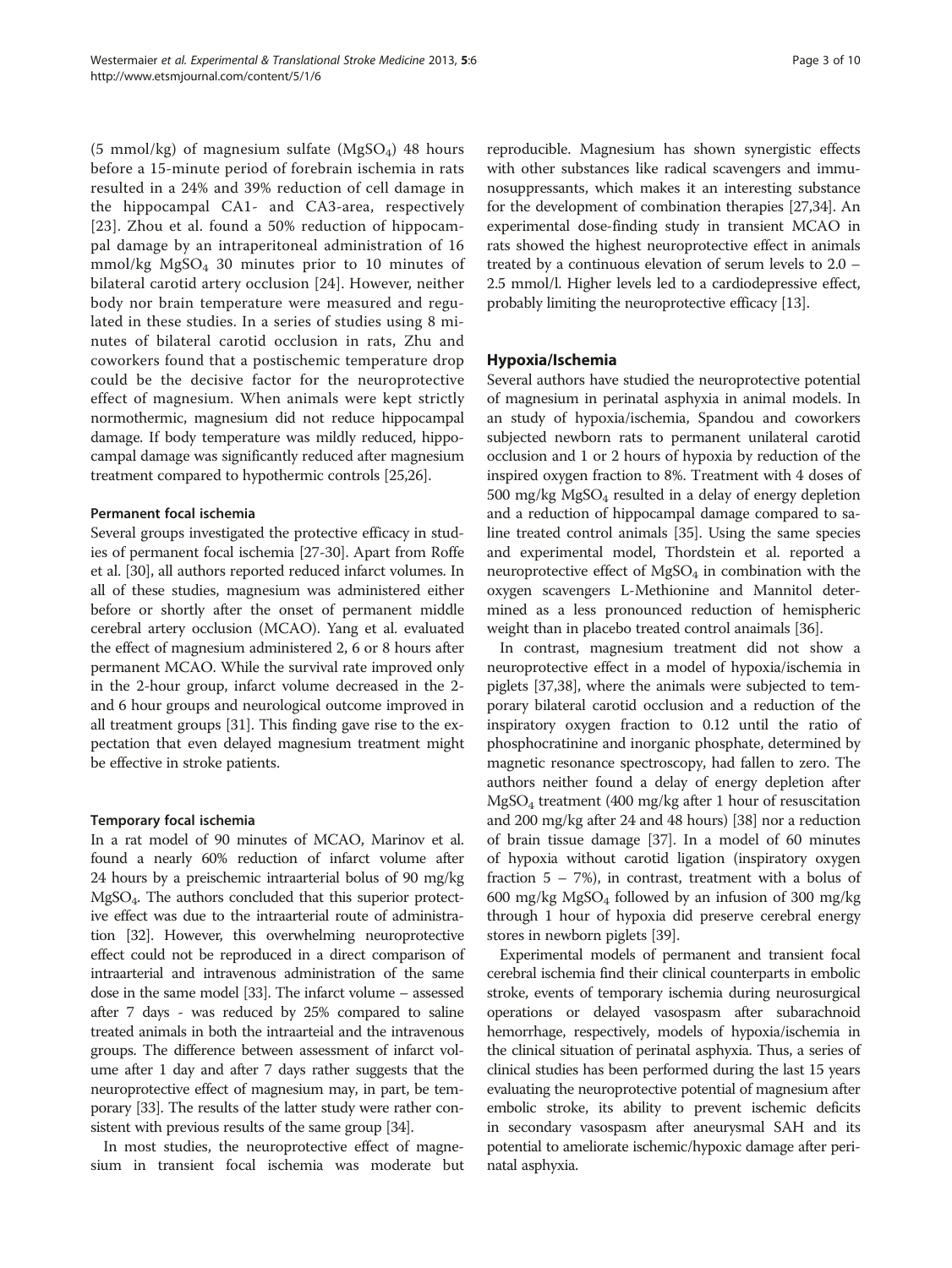#### Clinical trials

Clinical data was collected by a MEDLINE-search for "magnesium", "clinical trial" and "stroke", "subarachnoid hemorrhage" or "asphyxia".

#### Stroke

Promising results in experimental studies have raised high expectations that magnesium might be a valuable drug for the treatment of stroke patients. In 1984, a first clinical trial was launched investigating the tolerability of magnesium in human stroke [\[40](#page-8-0)]. In 1995, a randomized placebocontrolled pilot study was published [[41](#page-8-0)], in which 30 patients were treated by a bolus infusion of 8 mmol  $MgSO<sub>4</sub>$ followed by a continuous infusion of 65 mmol over 24 hours in order to double the physiological serum concentrations. 30 patients served as a control group. In the magnesium group, 30% of the patients were dead or disabled compared to 40% in the control group. The dose regimen had been chosen in accordance with previous studies on myocardial infarction [\[42\]](#page-8-0) and because serum levels of approximately 1.5 mmol/l had shown a neuroprotective effect in experimental studies [\[32](#page-8-0)]. The initial bolus of 8 mmol, however, did not markedly elevate serum magnesium levels and target levels were only reached after 24 hours. A "dose optimization study" was conducted in 25 patients preparing a large clinical trial. Target levels were most rapidly reached by an initial bolus of 16 mmol  $MgSO_4$ , still without cardiovascular side effects [[16\]](#page-7-0). The IMAGES-trial (Intravenous Magnesium Efficacy in Stroke Trial) was launched in 1997 treating patients with ischemic stroke within 12 hours after the onset of symptoms and included 2598 patients [\[43\]](#page-8-0). After promising results of animal studies and small pilot trials, this large multicenter trial did not show an overall improvement of clinical outcome by magnesium treatment. Only a subgroup of patients with lacunar stroke profited from magnesium treatment [[44\]](#page-8-0) (Table [1](#page-4-0)).

It has been thoroughly discussed why the IMAGES trial failed to reproduce the positive results gained in experimental studies. The sample size might have still been too small or side effects might have been hazardous in some patients masking a positive effect in the majority. Moreover, the mean delay from the onset of clinical symptoms to the beginning of treatment was 7 hours. Since the efficacy of neuroprotective agents may decrease the longer their administration is delayed [\[31](#page-8-0)], this issue is given consideration to by the currently conducted FAST-MAG trial ("Field Administration of Stroke Therapy – Magnesium") in which patients are enrolled within the first 2 hours after the onset of stroke symptoms [[45\]](#page-8-0). One drawback of the IMAGES trial may have been the lack of proper preclinical testing of the dose-regimen and study-design before entering a large multicenter trial. It was proposed that a target serum concentration twice as high as the physiological concentration

may be the optimum treatment for stroke patients [\[16,](#page-7-0)[41](#page-8-0)]. However, neither a preclinical dose-finding study using an established experimental stroke model nor a clinical (phase 2) dose-finding study had been conducted in advance to this large clinical trial.

#### Subarachnoid hemorrhage

Most cases of spontaneous SAH are caused by the rupture of an intracranial aneurysm. Aneurysmal SAH is followed by a sequence of different forms of cerebral ischemia: First, global ischemia arises due to an elevation of intracranial pressure (ICP). Starting immediately after SAH, a dissociation of cerebral perfusion pressure and CBF has been found which enhances and prolongs the early perfusion deficit after SAH. It is likely to be caused by an acute vasoconstriction, a disseminated cerebrovascular reaction [[46,47\]](#page-8-0). Finally, delayed vasospasm of subarachnoid vessels appears in a high percentage of SAH patients within the first 2 weeks after SAH. Subarachnoid vessels become increasingly spastic and cerebral blood flow (CBF) may fall below ischemic thresholds [[48](#page-8-0)]. This feared complication affects 20 – 30% of SAH patients and may result in cerebral infarction, permanent morbidity or death. Delayed cerebral vasospasm after SAH is self-limiting after several days and, therefore, resembles a form of transient focal ischemia. This bears the opportunity to undertake neuroprotective measures prior to the onset of ischemia. In an animal model of temporary MCAO, a dose-finding study has demonstrated that the intra- and postischemic maintainance of serum concentrations between 2.0 and 2.5 mmol/l offered the highest neuroprotection [\[13\]](#page-7-0).

The potential role for a treatment with magnesium was supported by the observation that hypomagnesemia is frequently found in SAH patients and correlates with the amount of blood in the subarachnoid space and with the patient's neurological condition at the time of hospital admission. Hypomagnesemia arising during the course of treatment, in turn, correlates with the appearance of secondary neurological deficits and ischemic infarctions [[49](#page-8-0)]. A series of clinical trials has been launched to assess the ability to reduce secondary neurological deficits after SAH (Table [2](#page-5-0)).

Luo and coworkers compared treatment with 100 – 200 mmol  $MgSO_4$  to a control group without giving other calcium antagonists. The authors reported a reduced incidence of secondary brain infarction and clinical deterioration [\[50](#page-8-0)]. In a randomized study, Veyna and colleagues raised serum magnesium levels to 1.7 – 2.3 mmol/l for 10 days in 20 SAH patients, reported no significant side effects and a non-significant reduction of delayed vasospasm and improvement of clinical outcome compared to 20 control patients [\[18](#page-7-0)].

Chia and colleagues compared 23 SAH patients with historical controls. Magnesium serum concentrations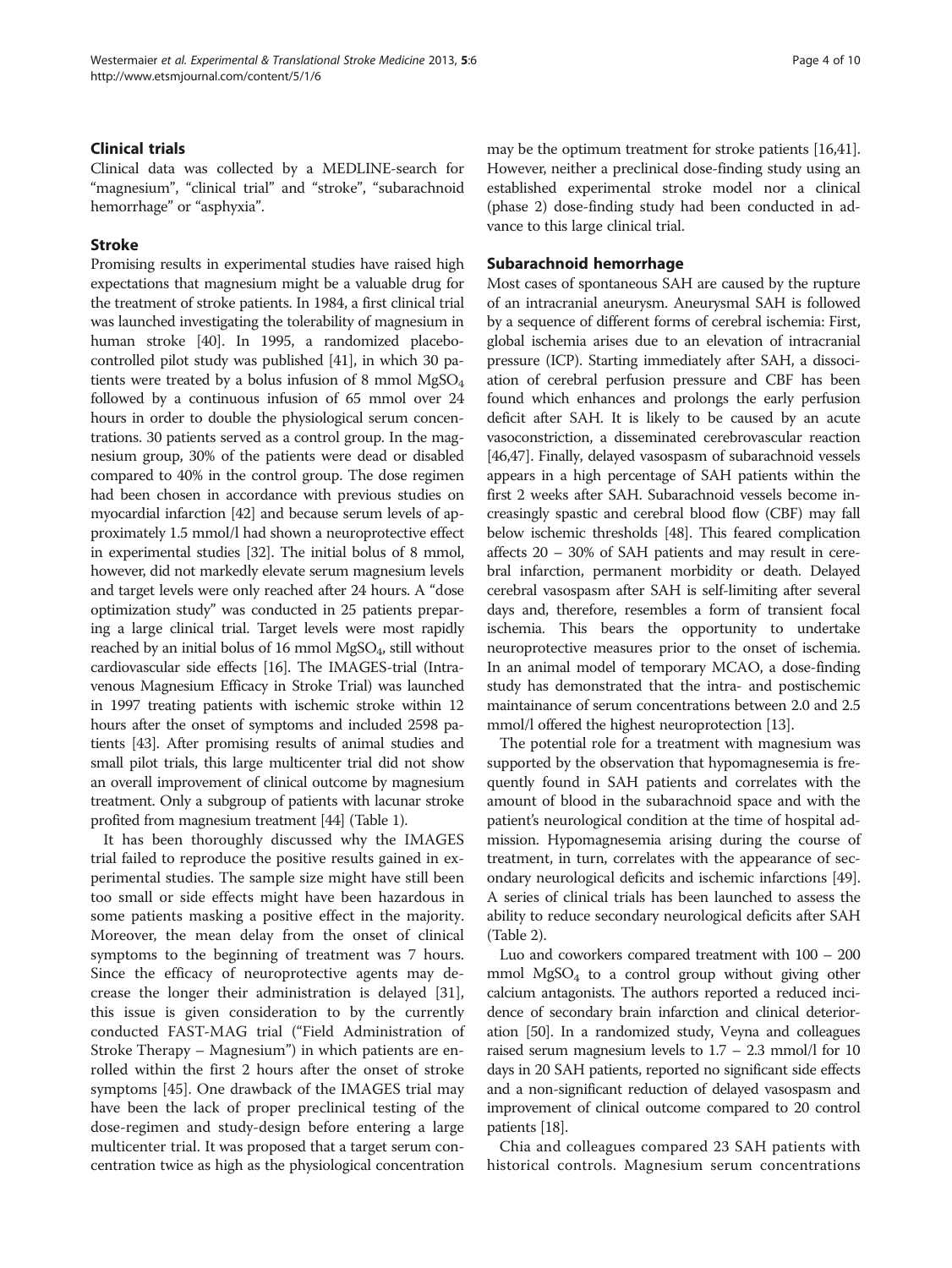<span id="page-4-0"></span>were kept between 1.0 and 1.5 mmol/l. The authors found a significant reduction of angiographic vasospasm [\[15\]](#page-7-0).

Prevedello and coworkers reported a shorter hospitalization time by high dose magnesium therapy in a non-randomized study [[53\]](#page-8-0). Muroi and coworkers treated patients with a loading-dose of 16 mmol  $MgSO<sub>4</sub>$ followed by a continuous infusion of 64 mmol/day. In 16 patients, magnesium infusions had to be discontinued because of severe side effects, particularly hypotension, although mean magnesium serum levels in these patients were only 1.40 mmol/l. The authors reported a trend to better clinical outcome in magnesium treated patients [\[21\]](#page-8-0).

In a randomized, placebo-controlled multicenter study conducted by van den Bergh et al. [\[17](#page-7-0)], patients received a daily dose of 64 mmol  $MgSO_4$  for 14 days. The results of this trial were promising as magnesium reduced the risk of delayed cerebral ischemia by 34% and the risk for poor outcome by 23%. Including 283 patients, however, the study was still underpowered. In 2006, Stippler and coworkers administered 50 mmol  $MgSO<sub>4</sub>$  in 38 patients and compared them to 38 matched controls in a matched cohort study [[54](#page-8-0)]. They found a reduced incidence of secondary neurological deterioration and a tendency to better neurological outcome. In a south-east Asian/Australian trial, 327 patients were randomized to receive a daily dose of 80 mmol/l  $MgSO<sub>4</sub>$  or placebo. The authors reported no significant benefit of magnesium-treatment regarding clinical outcome after 6 months or clinical vasospasm [\[20](#page-8-0)]. The results of the largest clinical trial have just recently been published by Mees and coworkers. In this European/South American multicenter study, 1,204 patients with aneurysmal SAH were enrolled and assigned to one of two study arms to either receive 64 mmol  $MgSO<sub>4</sub>$  per day or serve as controls. The administration of  $MgSO<sub>4</sub>$  did not improve clinical outcome assessed 3 months after SAH [[52](#page-8-0)].

The results of these clinical trials regarding the efficacy of magnesium require a critical analysis. Except for the very first clinical study by Luo et al. [\[50\]](#page-8-0), who compared

magnesium treatment to a true placebo group, all patients enrolled in these trials were co-treated with nimodipine. Nimodipine, a pyrrolopyrimidine-type calcium antagonist, has been intensively tested in various clinical studies in the 1980s and 1990s. All trials but one [[55\]](#page-8-0) failed to find a significant improvement of patient outcome. Analyzing the pooled data for nimodipine trials, a Cochrane review still revealed an advantage of nimodipine treatment, so that this treatment is routinely used in many centers. The Cochrane article concludes, however, that the evidence for nimodipine "is not beyond any doubt" since the benefit of treatment is largely determined by one trial [[55,56\]](#page-8-0). Schmid-Elsaesser et al. compared nimodipine treatment to magnesium treatment and found no marked and significant difference in the incidence of vasospasm and clinical outcome [\[51](#page-8-0)].

In our own placebo-controlled study 107 patients were randomized to either receive a placebo infusion or to receive a variable dose of intravenous  $MgSO<sub>4</sub>$  in order to maintain serum concentrations of 2.0 – 2.5 mmol/l for 10 days or – if there was clinical, angiographic and/or ultrasonographic vasospasm – until the signs of vasospasm had disappeared or to receive a placebo infusion [\[19\]](#page-7-0). The patients were not treated with other calcium antagonists. The incidence of ultrasonographic/angiographic vasospasm and of secondary ischemic infarction was lower in magnesium-treated patients. The improvement of outcome and mortality did not reach the level of significance.

# Perinatal asphyxia

Magnesium has for a long time been used for the treatment of eclampsia [\[57\]](#page-8-0). For the treatment of eclamptic seizures, it has been found to be more effective than phenytoin and nimodipine [[58,59\]](#page-8-0). Due to its reported neuroprotective effect, observational studies have been performed assessing the protective effect for the child. In very low birth weight children, Nelson et al. [\[60\]](#page-9-0) and Schendel et al. [\[61\]](#page-9-0) reported a lower incidence of cerebral palsy. Randomized trials for prenatal magnesium administration were called for [\[62\]](#page-9-0). In large randomized placebo-controlled trials, Marret et al. found a non-

Table 1 Clinical studies assessing the effects of intravenous magnesium in ischemic stroke

| Author                                    | Study setup                       | Treatment arms and comedication                            | <b>Individuals</b>                    | <b>Results</b>                                                                                             |
|-------------------------------------------|-----------------------------------|------------------------------------------------------------|---------------------------------------|------------------------------------------------------------------------------------------------------------|
| Wester et al., 1984                       | Tolerability study                | $MqSO4$ (15 mmol + 96 mmol/24h)                            | 14 patients with                      | Magnesium-treatment well tolerated.                                                                        |
| $[40]$                                    |                                   | for $5$ days)                                              | ischemic stroke                       | No information about outcome                                                                               |
| Muir et al., 1995                         | Randomized.                       | $MqSO4$ (8 mmol + 65 mmol/kg                               | 60 patients with                      | Magnesium-treatment well tolerated,                                                                        |
| $[41]$                                    | placebo-controlled                | for 24 hours) vs. placebo                                  | ischemic stroke                       | tendency to better neurological outcome                                                                    |
| Muir et al., 1998                         | Randomized.                       | $MqSO4$ (8, 12 or 16 mmol +                                | 25 patients with                      | All dose-regimens well tolerated.                                                                          |
| $[16]$                                    | placebo-controlled                | 65 mmol/kg for 24 hours) vs. placebo                       | ischemic stroke                       | No difference in outcome                                                                                   |
| The IMAGES<br>investigators,<br>2004 [43] | Randomized.<br>placebo-controlled | $MqSO4$ (16 mmol + 65 mmol/kg<br>for 24 hours) vs. placebo | 2589 patients with<br>ischemic stroke | No over all reduction of death or disability<br>(primary end-point), trend to<br>benefit in lacunar stroke |

After promising experimental data and a trend to better outcome, a large multicenter clinical trial failed to demonstrate a beneficial effect of intravenous magnesium in the over all study population. Solely the subgroup with lacunar infarction showed a tendency to better recovery after magnesium medication.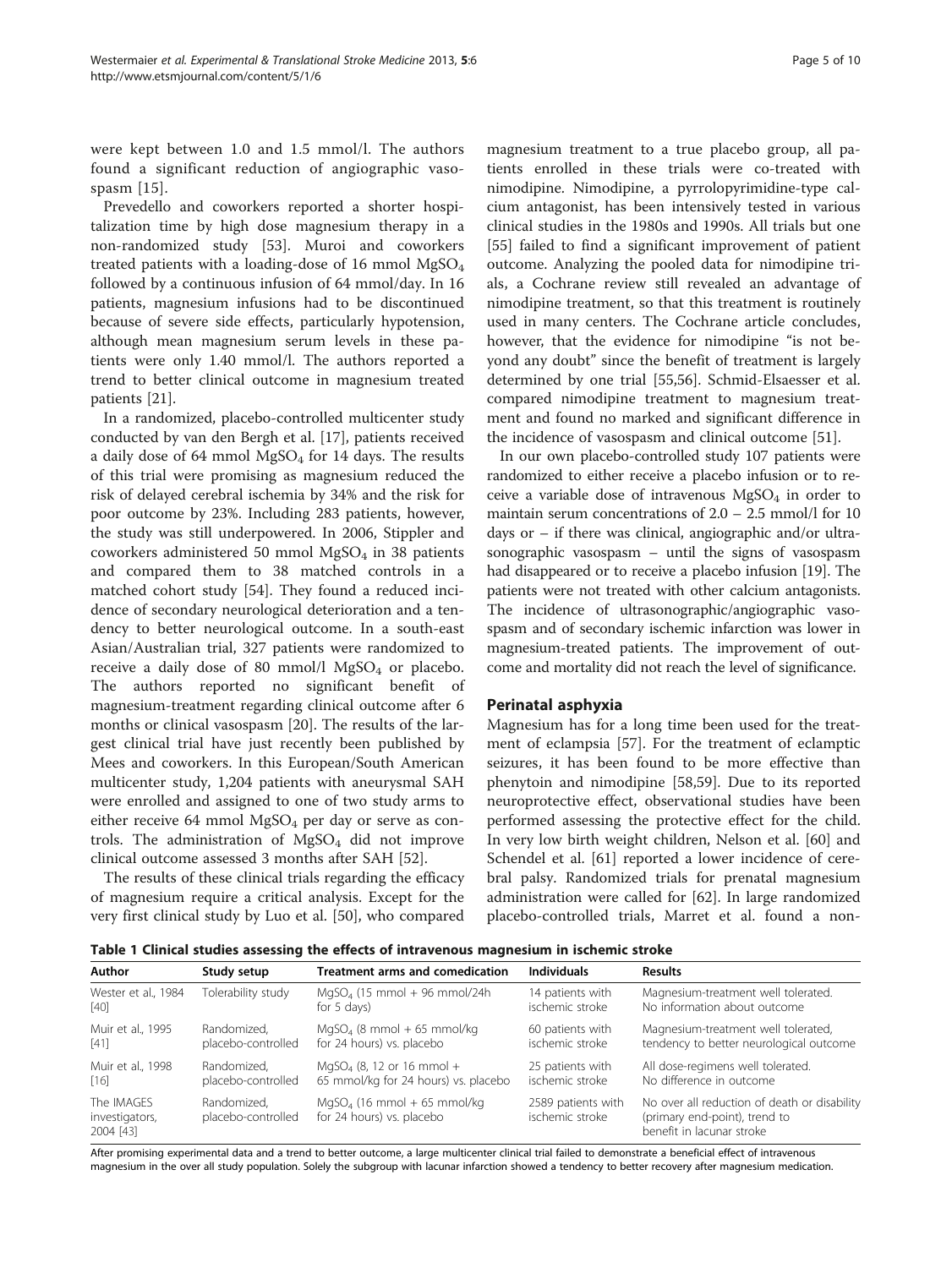<span id="page-5-0"></span>significant improvement of infant mortality and whitematter injury [\[63\]](#page-9-0), Crowther et al. a significant improvement of motor function [[64](#page-9-0)] and Rouse et al. a reduced rate of cerebral palsy [[65](#page-9-0)]. In the MAGPIE trial, less children had neurosensory deficits assessed by questionnaires, however, without statistical significance [[66](#page-9-0)] (Table [3](#page-6-0)a). The results of these clinical trials were analyzed in a metaanalysis that concluded that magnesium administration to women at risk of preterm birth is neuroprotective for the preterm fetus [\[67\]](#page-9-0).

Several authors have assessed the neuroprotective efficacy of magnesium administered after delivery to neonates with asphyxia. Levene et al. [[68](#page-9-0)] and Gathwala et al. [[71](#page-9-0)] assessed the safety of intravenous administrations of 250 mg/kg. Whereas Groenendaal and coworkers found no effect on pathological EEG patterns [\[69\]](#page-9-0), Ishiba et al. reported less pathological EEG- and CT-findings, a higher rate of oral feeding and better short-term outcome [[70](#page-9-0)]. Bath et al. [[72](#page-9-0)] and Gathwala et al. [\[73\]](#page-9-0) included developmental and neurological outcome measures as endpoints of their randomized placebo-controlled trials. Both groups reported a reduction of neurological deficits and abnormal CT-findings. However, both trials included only 40 patients and were underpowered to provide definitive evidence for the effectiveness of postpartum administration in perinatal asphyxia (Table [3b](#page-6-0)).

#### Conclusion and future prospects

Magnesium can be beneficial in cerebral ischemia. The range of results suggests that its effect depends on the

timing of treatment, route of administration, and comedication. Different forms of ischemia are likely to require different dose regimens. Magnesium levels in serum and CSF are well controllable because they are easy to measure and follow. Compared to other calcium antagonists, magnesium may be more suitable as a component of a combination therapy [\[74\]](#page-9-0).

#### Stroke

In spite of a reproducible neuroprotective effect in experimental models of cerebral ischemia no randomized clinical trial has, to date, confirmed the neuroprotective effect in human stroke. The FAST-MAG trial, which is currently being conducted, follows a novel concept as it is the first clinical study which starts treatment before hospital admission. This trial conception considers that the delay from the onset of ischemia to the start of infusion may have been too long in the IMAGES trial to result in a neuroprotective effect. Another interesting approach for stroke therapy could be the combination of intravenous magnesium with mild systemic hypothermia as recently proposed by Zhu and Meloni after positive results in experimental studies [[26](#page-8-0)[,75\]](#page-9-0).

## Perinatal asphyxia

The administration of magnesium to women in preterm labor has been studied in various randomized placebocontrolled trials. A meta-analysis has found a benefit for this treatment with respect to the neurological outcome for the infant [\[67\]](#page-9-0). The effect of magnesium adminstration

Table 2 Randomized clinical studies investigating the therapeutic effect of intravenous magnesium to prevent delayed vasospasm and secondary ischemic events and to improve outcome after aneurysmal subarachnoid hemorrhage

| Author                                | Study setup                    | <b>Treatment arms and comedication</b>                                                                      | <b>Individuals</b> | <b>Results</b>                                                                                                                                                                      |
|---------------------------------------|--------------------------------|-------------------------------------------------------------------------------------------------------------|--------------------|-------------------------------------------------------------------------------------------------------------------------------------------------------------------------------------|
| Luo et al., 1996 [50]                 | Randomized.<br>patient-blinded | $MqSO4$ (approx. 100 – 200 mmol<br>per day for $2 - 3$ weeks) vs. placebo                                   | 52 patients        | Significant reduction of secondary<br>neurological deterioration, reduction<br>of delayed cerebral infarction                                                                       |
| Veyna et al., 2002 [18]               | Randomized.<br>patient-blinded | Nimodipine vs. nimodipine + $MqSO4$<br>$(25 \text{ mmol} + 192 \text{ mmol/day}$ for 10 days)               | 36 patients        | Safe use of magnesium. Non-significant<br>trend to improved clinical outcome                                                                                                        |
| Van den Bergh et al.,<br>2005 [17]    | Randomized.<br>double-blinded  | Nimodipine vs. nimodipine + $MqSO4$<br>(64 mmol/day for 14 days)                                            | 283 patients       | Reduction of delayed cerebral ischemia<br>and trend to better neurological outcome                                                                                                  |
| Schmid-Elsaesser<br>et al., 2007 [51] | Randomized,<br>double-blinded  | Nimodipine vs. MgSO <sub>4</sub><br>(10mg/kg + 30mg/kg/day for 7 days)                                      | 104 patients       | No significant difference between<br>magnesium and nimodipine                                                                                                                       |
| Muroi et al., 2008 [21]               | Randomized,<br>patient-blinded | Nimodipine vs. nimodipine + $MqSO4$<br>$(16$ mmol + 64 mmol/24h, maximum<br>serum concentration 2.0 mmil/l) | 58 patients        | Trend to better clinical outcome after 3 and<br>12 months. Treatment was stopped in 16<br>patients due to hypotension, arrhythmias,<br>respiratory arrest and myocardial infarction |
| Wong et al., 2010 [20]                | Randomized.<br>double blinded  | Nimodipine vs. nimodipine + $MqSO4$<br>$(20 \text{ mmol} + 80 \text{ mmol/day}$ for 14 days)                | 327 patients       | No reduction of secondary ischemia<br>or outcome                                                                                                                                    |
| Westermaier et al.,<br>2010 [19]      | Randomized,<br>double-blinded  | $MqSO4$ (141 $\pm$ 51 mmol – target serum<br>level 2.0 - 2.5 mmol/l) vs. placebo                            | 107 patients       | Significant reduction of secondary infarction<br>and ultrasonographic/angiographic vasospasm<br>Non-significant reduction of neurological<br>outcome and mortality                  |
| Mees et al., 2012 [52]                | Randomized,<br>double-blinded  | Nimodipine vs. nimodipine + $MqSO4$<br>$(64$ mmol/day)                                                      | 1207 patients      | No improvement of clinical outcome                                                                                                                                                  |

The results are not unequivocal. The beneficial effect might depend on the dose-regimen and comedication.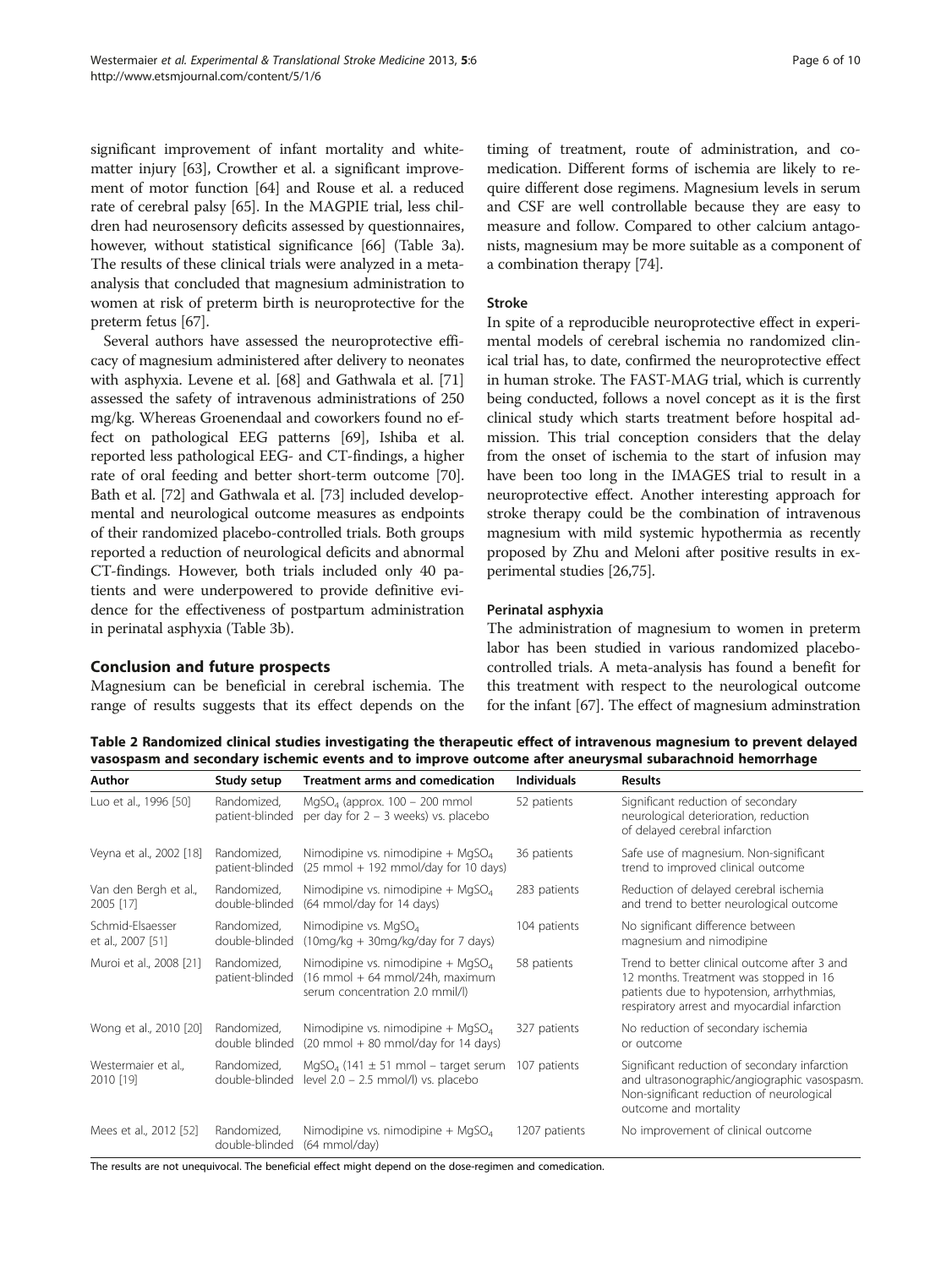# <span id="page-6-0"></span>Table 3 Randomized clinical studies investigating the neuroprotective effect of magnesium administered before delivery to women at risk for preterm birth (a) and administerd to children born at term after perinatal asphyxia (b)

| Author                                                   |            | Study setup Treatment arms and comedication                                                                       | Individuals                                                                  | <b>Results</b>                                                                                                                                                    |
|----------------------------------------------------------|------------|-------------------------------------------------------------------------------------------------------------------|------------------------------------------------------------------------------|-------------------------------------------------------------------------------------------------------------------------------------------------------------------|
| A                                                        |            |                                                                                                                   |                                                                              |                                                                                                                                                                   |
| Schendel et al., 1996 [61]                               |            | Observational Preterm administration for tocolysis.<br>Dose variable, observational study                         | 1097 births with very low<br>birth-weight                                    | Reduced risk for cerebral palsy and mental retardation                                                                                                            |
| Crowther et al., 2003 [64]                               | Randomized | Preterm administration of 16 mmol MgSO <sub>4</sub><br>followed by 4 mmol/h for 24 hours to<br>mother vs. placebo | 1062 women in gest. week 30 or<br>less with birth planned within 24 hours    | Lower rate of pediatric mortality and cerebral palsy in the<br>treatment group                                                                                    |
| Marret et al., 2007 [63]                                 | Randomized | Preterm administration of 16 mmol<br>MgSO <sub>4</sub> (4 g) single-dose over 30 minutes                          | 573 women in gest. week 33 or less<br>with birth planned within 24 hours     | Non-significant reduction of infant mortality and white matter<br>injury                                                                                          |
| Magpie Trial Follow-Up<br>Collaborative Group, 2007 [66] | Randomized | Preterm administration of 16 mmol MgSO <sub>4</sub><br>followed by 4 mmol/h for 24 hours to<br>mother vs. placebo | 3283 children born before gest.<br>week 37                                   | Non-significant reduction of disability after 18 months                                                                                                           |
| Rouse et al., 2008 [65]                                  | Randomized | Preterm administration of 24 mmol<br>MgSO <sub>4</sub> , followed by 8 mmol/h                                     | 2241 women in gest. week $24 - 32$<br>with birth anticipated within 24 hours | Significant reduction of cerebral palsy                                                                                                                           |
| B                                                        |            |                                                                                                                   |                                                                              |                                                                                                                                                                   |
| Levene et al., 1995 [68]                                 | open       | MgSO <sub>4</sub> 400 mg/kg vs. 250 mg/kg                                                                         | 15 full-term neonates with asphyxia                                          | 400 mg/kg: Serum level 3,6 mmol/l, profound hypotension<br>and respiratory depression                                                                             |
|                                                          |            |                                                                                                                   |                                                                              | 250 mg/kg: Serum level 2.42 mmol/kg, no effect on herat rate,<br>blood pressure and respiration                                                                   |
| Groenendaal et al., 2002 [69]                            | Randomized | MgSO <sub>4</sub> (250 mg/kg 30 min after birth<br>and 125 mg/kg after 24 and 48 hours<br>vs. placebo             | 22 full-term neonates with asphyxia                                          | No effect on pathological EEG patterns                                                                                                                            |
| Ichiba et al., 2002 [70]                                 | Randomized | MgSO <sub>4</sub> ( $3 \times 250$ mg/kg in 24-hour<br>intervals) vs. placebo                                     | 34 full-term neonates with asphyxia                                          | Less pathological CT- and abnormal EEG-findings. Higher rate of<br>oral feeding and good short-term outcome ( at 14 days of age)<br>in magnesium-treated children |
| Gathwala et al., 2006 [71]                               | Randomized | MgSO <sub>4</sub> (250 mg/kg 30 min after birth<br>and 125 mg/kg after 24 and 48 hours<br>vs. placebo             | 40 full-term neonates with asphyxia                                          | Safe use of magnesium. No change in heart-rate,<br>respiratory rate of blood pressure                                                                             |
| Bhat et al., 2009 [72]                                   | Randomized | MgSO <sub>4</sub> ( $3 \times 250$ mg/kg in 24-hour<br>intervals) vs. placebo                                     | 40 full-term neonates with asphyxia                                          | Less neurological abnormalities and pathological CT findings                                                                                                      |
| Gethwala et al., 2010 [73]                               | Randomized | MgSO <sub>4</sub> (250 mg/kg 30 min after birth and<br>125 mg/kg after 24 and 48 hours vs. placebo                | 40 full-term neonates with asphyxia                                          | Less EEG- and CT abnormalities and better short-term<br>outcome in magnesium-treated children                                                                     |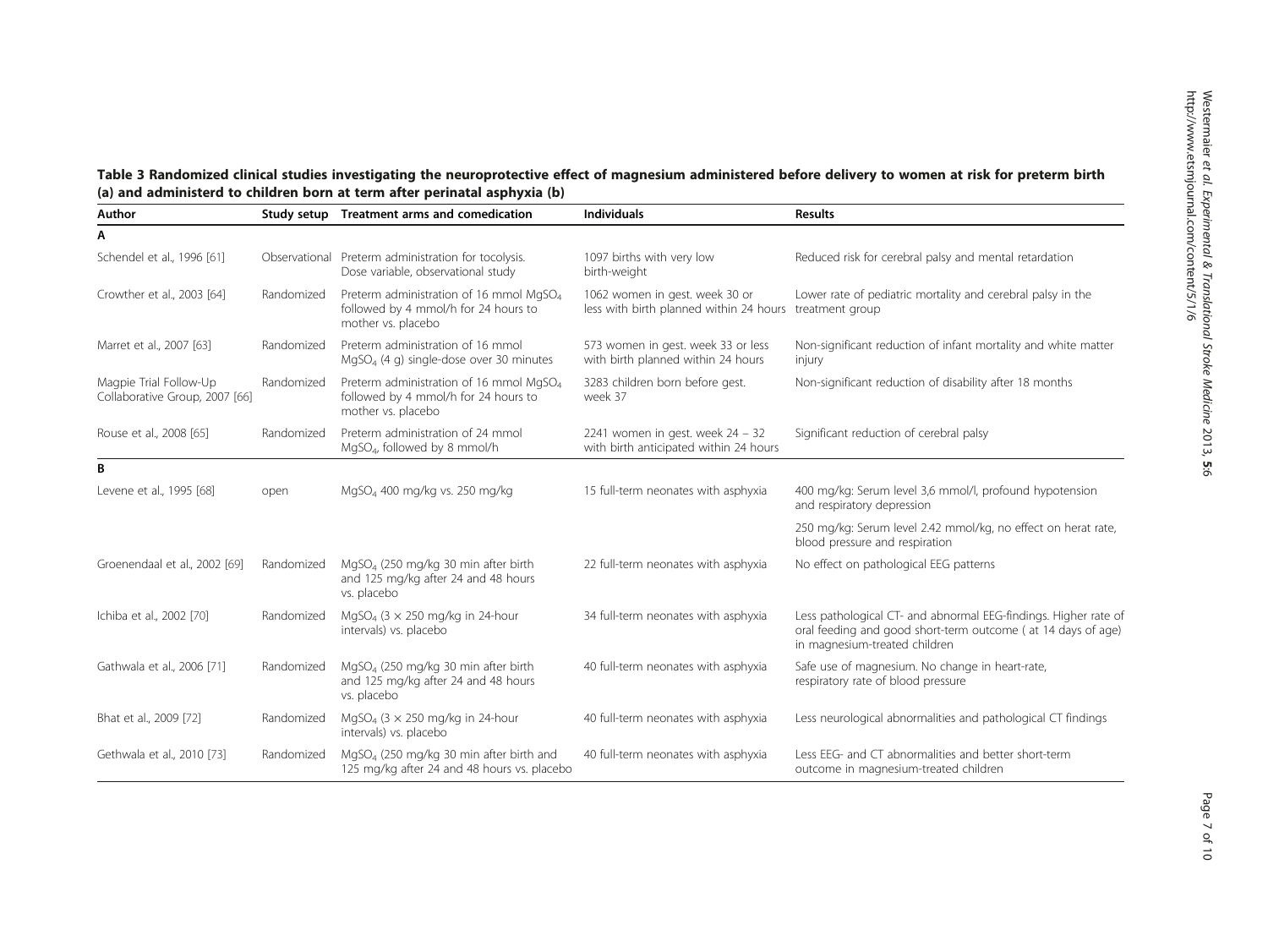<span id="page-7-0"></span>to chidren born at term that suffered parinatal asphyxia is not clear. Two randomized clinical studies have reported a beneficial effect of magnesium therapy but were underpowered. To date, no larger randomized trial has been published.

#### Subarachnoid hemorrhage

Similar to the prophylactic preterm magnesium administration to infants at risk to suffer perinatal hypoxia, neuroprotective drugs can be administered prior to delayed vasospasm in subarachnoid hemorrhage. Large clinical trials assessing the efficacy of magnesium in combination with nimodipine, another calcium antagonist which is, in many centers, used as a standard treatment for all patients, found no additional, synergistic effect. Pharmacologically, the co-administration of magnesium and other calciumantagonists is the attempt to enhance neuroprotection by two similar substances. Thus, it is not surprising that magnesium and nimodipine do not exert a synergistic neuroprotective effect while specific side effects may be enhanced [[21](#page-8-0)]. The results of Schmid-Elsaesser et al. showing no significant difference between nimodipine treatment and magnesium treatment, challenge the routine use of nimodipine in aneurysmal SAH [\[51\]](#page-8-0). The comparison of magnesium treatment to a true placebo group to prevent secondary neurological deficits after SAH showed promising results [19,[50](#page-8-0)] The bioavailability may still be improved by a clinical dose-finding study. Even after continuous high-dose treatment, however, CSF levels remain markedly lower than serum levels [19] (Figure [2](#page-1-0)). For a direct – topical - dilatory effect on subarachnoid vessels, however, much higher concentrations are required [[76,77](#page-9-0)]. Those are not achievable by intravenous administration without serious side effects [12]. Intrathecal administration of  $MgSO_4$  by a microcatheter placed directly into the subarachnoid space has been examined by Mori et al. in experimental models of SAH in rats and dogs and has demonstrated a CBF-enhancing [\[78](#page-9-0)] and spasmolytic effect [\[79](#page-9-0)]. First experiences in SAH patients suffering clinical deterioration due to cerebral vasospasm showed an attenuation of cerebral vasoconstriction [[80\]](#page-9-0). Thus, an intracisternal therapy could be an interesting and promising approach for a more efficient therapy of delayed cerebral vasospasm.

#### Competing interests

None of the authors has a financial or other conflicts of interest to declare.

#### Authors' contributions

TW – Design and writing of manuscript and literature work ischemia. CS – Creation of figures and literature work subarachnoid hemorrhage. EK – Literature work subarachnoid hemorrhage. NW – Literature work asphyxia experimental and clinical. FR – Literature work ischemia experimental and clinical. GHV – Design of review, drafting of the manuscript, RIE – Design of review, drafting of the manuscript. All authors read and approved the final manuscript.

#### Funding

This publication was funded by the German Research Foundation (DFG) and the University of Wuerzburg in the funding program Open Access Publishing.

#### Author details

1 Department of Neurosurgery, University Hospital Würzburg, Josef-Schneider-Str. 11, Würzburg 97080, Germany. <sup>2</sup>Department of Neurosurgery, Klinikum Klagenfurt, Feschnigstraße 11, Klagenfurt am Wörthersee 9020, Austria.

#### Received: 17 February 2013 Accepted: 21 April 2013 Published: 25 April 2013

#### References

- 1. Siesjo BK: Pathophysiology and treatment of focal cerebral ischemia. Part I: Pathophysiology. J Neurosurg 1992, 77(2):169-184.
- 2. Ginsberg MD: Neuroprotection for ischemic stroke: past, present and future. Neuropharmacology 2008, 55(3):363–389.
- 3. Iseri LT, French JH: Magnesium: nature's physiologic calcium blocker. Am Heart J 1984, 108(1):188-193.
- 4. Altura BM, Altura BT, Carella A, Gebrewold A, Murakawa T, Nishio A: Mg2+−Ca2+ interaction in contractility of vascular smooth muscle: Mg2+ versus organic calcium channel blockers on myogenic tone and agonist-induced responsiveness of blood vessels. Can J Physiol Pharmacol 1987, 65(4):729–745.
- 5. Dong JF, Cruz MA, Aboulfatova K, Martin C, Choi H, Bergeron AL, Martini SR, Kroll MH, Kent TA: Magnesium maintains endothelial integrity, up-regulates proteolysis of ultra-large von Willebrand factor, and reduces platelet aggregation under flow conditions. Thromb Haemost 2000, 99(3):586–593.
- 6. Kh R, Khullar M, Kashyap M, Pandhi P, Uppal R: Effect of oral magnesium supplementation on blood pressure, platelet aggregation and calcium handling in deoxycorticosterone acetate induced hypertension in rats. J Hypertens 2000, 18(7):919–926.
- 7. Schauf B, Becker S, Abele H, Klever T, Wallwiener D, Aydeniz B: Effect of magnesium on red blood cell deformability in pregnancy. Hypertens Pregnancy 2004, 24(1):17–27.
- 8. Peruche B, Krieglstein J: Mechanisms of drug actions against neuronal damage caused by ischemia–an overview. Prog Neuropsychopharmacol Biol Psychiatry 1993, 17(1):21–70.
- 9. Nowak L, Bregestovski P, Ascher P, Herbet A, Prochiantz A: Magnesium gates glutamate-activated channels in mouse central neurones. Nature 1984, 307(5950):462–465.
- 10. Kristal BS, Dubinsky JM: Mitochondrial permeability transition in the central nervous system: induction by calcium cycling-dependent and -independent pathways. J Neurochem 1997, 69(2):524-538.
- 11. Schanne FA, Gupta RK, Stanton PK: 31P-NMR study of transient ischemia in rat hippocampal slices in vitro. Biochim Biophys Acta 1993, 1158(3):257–263.
- 12. Mohr K: Therapeutic drugs. Magnesium. Dtsch Med Wochenschr 1994, 119(48):1669–1670.
- 13. Westermaier T, Zausinger S, Baethmann A, Schmid-Elsaesser R: Dose finding study of intravenous magnesium sulphate in transient focal cerebral ischemia in rats. Acta Neurochir (Wien) 2005, 147(5):525–532.
- 14. Boet R, Mee E: Magnesium sulfate in the management of patients with Fisher Grade 3 subarachnoid hemorrhage: a pilot study. Neurosurgery 2000, 47(3):602–606.
- 15. Chia RY, Hughes RS, Morgan MK: Magnesium: a useful adjunct in the prevention of cerebral vasospasm following aneurysmal subarachnoid haemorrhage. J Clin Neurosci 2002, 9(3):279–281.
- 16. Muir KW, Lees KR: Dose optimization of intravenous magnesium sulfate after acute stroke. Stroke 1998, 29(5):918–923.
- 17. van den Bergh WM, Algra A, van Kooten F, Dirven CM, van Gijn J, Vermeulen M, Rinkel GJ: Magnesium sulfate in aneurysmal subarachnoid hemorrhage: a randomized controlled trial. Stroke 2005, 36(5):1011-1015.
- 18. Veyna RS, Seyfried D, Burke DG, Zimmerman C, Mlynarek M, Nichols V, Marrocco A, Thomas AJ, Mitsias PD, Malik GM: Magnesium sulfate therapy after aneurysmal subarachnoid hemorrhage. J Neurosurg 2002, 96(3):510-514.
- 19. Westermaier T, Stetter C, Vince GH, Pham M, Tejon JP, Eriskat J, Kunze E, Matthies C, Ernestus RI, Solymosi L, Roosen K: Prophylactic intravenous magnesium sulfate for treatment of aneurysmal subarachnoid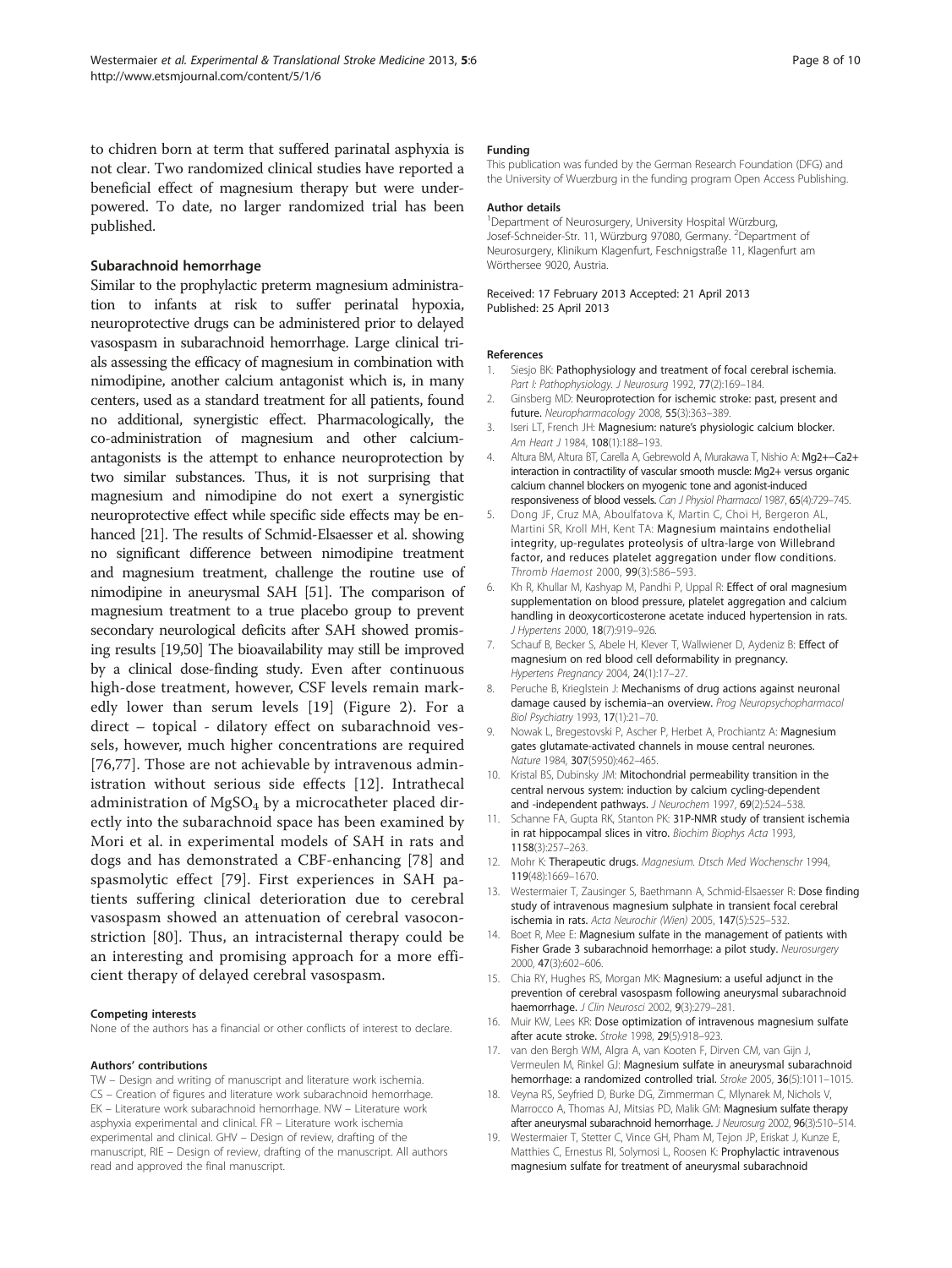<span id="page-8-0"></span>hemorrhage: a randomized, placebo-controlled, clinical study. Crit Care Med 2010, 38(5):1284–1290.

- 20. Wong GK, Poon WS, Chan MT, Boet R, Gin T, Ng SC, Zee BC: Intravenous magnesium sulphate for aneurysmal subarachnoid hemorrhage (IMASH): a randomized, double-blinded, placebo-controlled, multicenter phase III trial. Stroke 2010, 41(5):921–926.
- 21. Muroi C, Terzic A, Fortunati M, Yonekawa Y, Keller E: Magnesium sulfate in the management of patients with aneurysmal subarachnoid hemorrhage: a randomized, placebo-controlled, dose-adapted trial. Surg Neurol 2008, 69(1):33–39.
- 22. Blair JL, Warner DS, Todd MM: Effects of elevated plasma magnesium versus calcium on cerebral ischemic injury in rats. Stroke 1989, 20(4):507–512.
- 23. Sirin BH, Coskun E, Yilik L, Ortac R, Sirin H, Tetik C: Neuroprotective effects of preischemia subcutaneous magnesium sulfate in transient cerebral ischemia. Eur J Cardiothorac Surg 1998, 14(1):82–88.
- 24. Zhou H, Ma Y, Zhou Y, Liu Z, Wang K, Chen G: Effects of magnesium sulfate on neuron apoptosis and expression of caspase-3, bax and bcl-2 after cerebral ischemia-reperfusion injury. Chin Med J (Engl) 2003, 116(10):1532–1534.
- 25. Zhu H, Meloni BP, Bojarski C, Knuckey MW, Knuckey NW: Post-ischemic modest hypothermia (35 degrees C) combined with intravenous magnesium is more effective at reducing CA1 neuronal death than either treatment used alone following global cerebral ischemia in rats. Exp Neurol 2005, 193(2):361–368.
- 26. Zhu H, Meloni BP, Moore SR, Majda BT, Knuckey NW: Intravenous administration of magnesium is only neuroprotective following transient global ischemia when present with post-ischemic mild hypothermia. Brain Res 2004, 1014(1–2):53–60.
- 27. Chung SY, Lin JY, Lin MC, Liu HM, Wang MF, Cheng FC: Synergistic efficacy of magnesium sulfate and FK506 on cerebral ischemia-induced infarct volume in gerbil. Med Sci Monit 2004, 10(4):BR105–BR108.
- 28. Izumi Y, Roussel S, Pinard E, Seylaz J: Reduction of infarct volume by magnesium after middle cerebral artery occlusion in rats. J Cereb Blood Flow Metab 1991, 11(6):1025–1030.
- 29. Lee EJ, Ayoub IA, Harris FB, Hassan M, Ogilvy CS, Maynard KI: Mexiletine and magnesium independently, but not combined, protect against permanent focal cerebral ischemia in Wistar rats. J Neurosci Res 1999, 58(3):442–448.
- 30. Roffe C, Thomas L, Fotheringham A, Davies I: The effect of megnesium on infarct size and oedema after middle cerebral artery occlusion in rats. Cerebrovasc Dis 1996, 6(Suppl. 2):42.
- 31. Yang Y, Li Q, Ahmad F, Shuaib A: Survival and histological evaluation of therapeutic window of post-ischemia treatment with magnesium sulfate in embolic stroke model of rat. Neurosci Lett 2000, 285(2):119–122.
- 32. Marinov MB, Harbaugh KS, Hoopes PJ, Pikus HJ, Harbaugh RE: Neuroprotective effects of preischemia intraarterial magnesium sulfate in reversible focal cerebral ischemia. J Neurosurg 1996, 85(1):117–124.
- 33. Westermaier T, Hungerhuber E, Zausinger S, Baethmann A, Schmid-Elsaesser R: Neuroprotective efficacy of intra-arterial and intravenous magnesium sulfate in a rat model of transient focal cerebral ischemia. Acta Neurochir (Wien) 2003, 145(5):393–399.
- 34. Schmid-Elsaesser R, Zausinger S, Hungerhuber E, Baethmann A, Reulen HJ: Neuroprotective effects of combination therapy with tirilazad and magnesium in rats subjected to reversible focal cerebral ischemia. Neurosurgery 1999, 44(1):163–171.
- 35. Spandou E, Soubasi V, Papoutsopoulou S, Augoustides-Savvopoulou P, Loizidis T, Pazaiti A, Karkavelas G, Guiba-Tziampiri O: Neuroprotective effect of long-term MgSO4 administration after cerebral hypoxia-ischemia in newborn rats is related to the severity of brain damage. Reprod Sci 2007, 14(7):667–677.
- 36. Thordstein M, Bagenholm R, Thiringer K, Kjellmer I: Scavengers of free oxygen radicals in combination with magnesium ameliorate perinatal hypoxic-ischemic brain damage in the rat. Pediatr Res 1993, 34(1):23–26.
- 37. Greenwood K, Cox P, Mehmet H, Penrice J, Amess PN, Cady EB, Wyatt JS, Edwards AD: Magnesium sulfate treatment after transient hypoxiaischemia in the newborn piglet does not protect against cerebral damage. Pediatr Res 2000, 48(3):346–350.
- 38. Penrice J, Amess PN, Punwani S, Wylezinska M, Tyszczuk L, D'Souza P, Edwards AD, Cady EB, Wyatt JS, Reynolds EO: Magnesium sulfate after

transient hypoxia-ischemia fails to prevent delayed cerebral energy failure in the newborn piglet. Pediatr Res 1997, 41(3):443-447.

- 39. Hoffman DJ, Marro PJ, McGowan JE, Mishra OP, Delivoria-Papadopoulos M: Protective effect of MgSO4 infusion on nmda receptor binding characteristics during cerebral cortical hypoxia in the newborn piglet. Brain Res 1994, 644(1):144–149.
- 40. Wester PO, Asplund K, Eriksson S, Hagg E, Lithner F, Strand T: Infusion of magnesium in patients with acute brain infarction. Acta Neurol Scand 1984, 70(2):143.
- 41. Muir KW, Lees KR: A randomized, double-blind, placebo-controlled pilot trial of intravenous magnesium sulfate in acute stroke. Stroke 1995, 26(7):1183–1188.
- 42. Woods KL, Fletcher S, Roffe C, Haider Y: Intravenous magnesium sulphate in suspected acute myocardial infarction: results of the second Leicester Intravenous Magnesium Intervention Trial (LIMIT-2). Lancet 1992, 339(8809):1553–1558.
- 43. Muir KW, Lees KR, Ford I, Davis S: Magnesium for acute stroke (Intravenous Magnesium Efficacy in Stroke trial): randomised controlled trial. Lancet 2004, 363(9407):439-445.
- 44. Aslanyan S, Weir CJ, Muir KW, Lees KR: Magnesium for treatment of acute lacunar stroke syndromes: further analysis of the IMAGES trial. Stroke 2007, 38(4):1269-1273.
- 45. Saver JL, Kidwell C, Eckstein M, Starkman S: Prehospital neuroprotective therapy for acute stroke: results of the Field Administration of Stroke Therapy-Magnesium (FAST-MAG) pilot trial. Stroke 2004, 35(5):106–108.
- 46. Bederson JB, Germano IM, Guarino L: Cortical blood flow and cerebral perfusion pressure in a new noncraniotomy model of subarachnoid hemorrhage in the rat. Stroke 1995, 26(6):1086-1091.
- 47. Westermaier T, Jauss A, Vince GH, Raslan F, Eriskat J, Roosen K: Impact of various extents of experimental subarachnoid hemorrhage induced by the endovascular filament model on mortality and changes of cerebral blood flow. J Exp Stroke Transl Med 2011, 4(1):8–15.
- 48. Jones TH, Morawetz RB, Crowell RM, Marcoux FW, FitzGibbon SJ, DeGirolami U, Ojemann RG: Thresholds of focal cerebral ischemia in awake monkeys. J Neurosurg 1981, 54(6):773–782.
- 49. van den Bergh WM, Algra A, van der Sprenkel JW, Tulleken CA, Rinkel GJ: Hypomagnesemia after aneurysmal subarachnoid hemorrhage. Neurosurgery 2003, 52(2):276–281.
- 50. Luo W, Qiu S, Ma W: Clinical study of magnesium sulphate on delayed cerebral vasospasmafter subarachnoid haemorrhage. Journal of Clinical Neurology 1996, 9(4):244–245.
- 51. Schmid-Elsaesser R, Kunz M, Zausinger S, Prueckner S, Briegel J, Steiger HJ: Intravenous magnesium versus nimodipine in the treatment of patients with aneurysmal subarachnoid hemorrhage: a randomized study. Neurosurgery 2006, 58(6):1054–1065.
- 52. Mees SM, Algra A, Vandertop WP, van Kooten F, Kuijsten HA, Boiten J, van Oostenbrugge RJ, Salman RA, Lavados PM, Rinkel GJ, van den Bergh WM: Magnesium for aneurysmal subarachnoid haemorrhage (MASH-2): a randomised placebo-controlled trial. Lancet 2012, 380(9836):44–9.
- 53. Prevedello DM, Cordeiro JG, de Morais AL, Saucedo NSJ, Chen IB, Araujo JC: Magnesium sulfate: role as possible attenuating factor in vasospasm morbidity. Surg Neurol 2006, 65(Suppl 1):14-20.
- 54. Stippler M, Crago E, Levy EI, Kerr ME, Yonas H, Horowitz MB, Kassam A: Magnesium infusion for vasospasm prophylaxis after subarachnoid hemorrhage. J Neurosurg 2006, 105(5):723–729.
- Pickard JD, Murray GD, Illingworth R, Shaw MD, Teasdale GM, Foy PM, Humphrey PR, Lang DA, Nelson R, Richards P: Effect of oral nimodipine on cerebral infarction and outcome after subarachnoid haemorrhage: British aneurysm nimodipine trial. BMJ 1989, 298(6674):636–642.
- 56. Dorhout MS, Rinkel GJ, Feigin VL, Algra A, van den Bergh WM, Vermeulen M, van Gijn J: Calcium antagonists for aneurysmal subarachnoid haemorrhage. Cochrane Database Syst Rev 2007, 3, CD000277.
- 57. Pritchard JA: The use of the magnesium ion in the management of eclamptogenic toxemias. Surg Gynecol Obstet 1955, 100(2):131–140.
- 58. Belfort MA, Anthony J, Saade GR, Allen JCJ: A comparison of magnesium sulfate and nimodipine for the prevention of eclampsia. N Engl J Med 2003, 348(4):304–311.
- 59. Lucas MJ, Leveno KJ, Cunningham FG: A comparison of magnesium sulfate with phenytoin for the prevention of eclampsia. N Engl J Med 1995, 333(4):201–205.